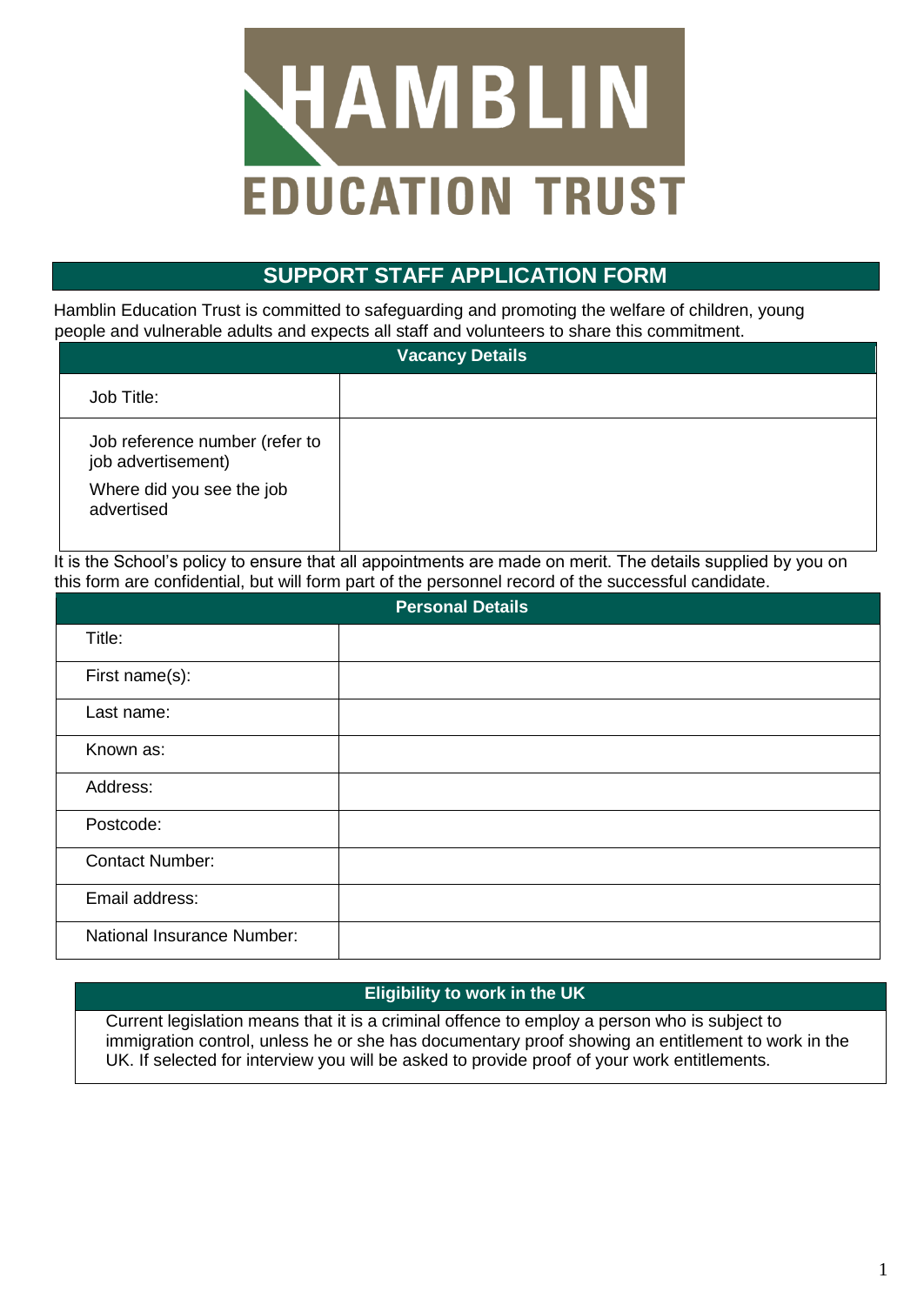| Do you have an entitlement to work in the UK?<br><b>YES/NO</b>                      |               |  |
|-------------------------------------------------------------------------------------|---------------|--|
| Г                                                                                   |               |  |
| <b>NO</b>                                                                           |               |  |
| П                                                                                   |               |  |
| <b>Interview Arrangements</b>                                                       |               |  |
| Do you require any special facilities for interview?<br>If so, please give details. | <b>YES/NO</b> |  |

## **EMPLOYMENT HISTORY**

This gives the recruitment panel an understanding of the roles you have undertaken and the length of time you spent in the roles. It is therefore essential that all the information is completed.

| <b>Employment Experience</b>                                             |  |  |
|--------------------------------------------------------------------------|--|--|
| current/most<br>Name<br>of<br>recent employer:                           |  |  |
| Job Title:                                                               |  |  |
| Address:                                                                 |  |  |
| Postcode:                                                                |  |  |
| Salary and benefits:                                                     |  |  |
| Date from (dd/mm/yyyy):                                                  |  |  |
| Date to (dd/mm/yyyy) (if<br>applicable):                                 |  |  |
| Period of notice required (if<br>applicable):                            |  |  |
| Reason for leaving:                                                      |  |  |
| Please provide brief details<br>duties<br>of<br>and<br>responsibilities: |  |  |

Please list all other jobs held, starting with the most recent, including any previous or current employment with this authority (whether directly or through an employment agency). There should be no gaps in your employment and education history.

| <b>Previous Employment Experience</b> |              |         |                         |                       |                       |                                               |
|---------------------------------------|--------------|---------|-------------------------|-----------------------|-----------------------|-----------------------------------------------|
| Names of<br>previous<br>employers     | Job<br>Title | Address | Date from<br>(dd/mm/yy) | Date to<br>(dd/mm/yy) | Reason for<br>leaving | brief<br>Provide<br>details of your<br>duties |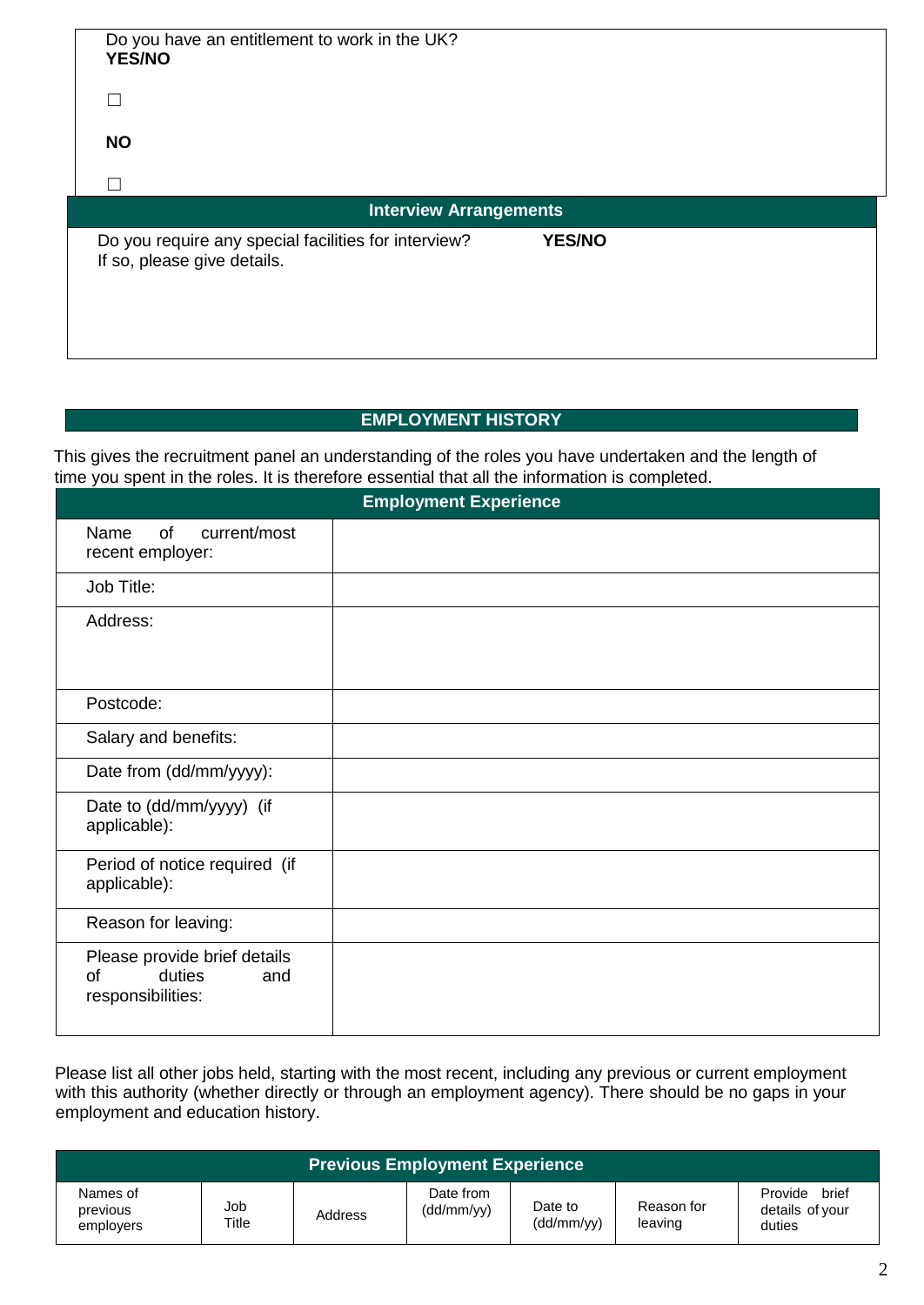If there are any periods of time that have not been accounted for, for instance, periods of travel, or caring for others please give details of them here with dates. The information provided must provide a complete chronology from the age of 16; please ensure that there are no gaps in the history of your employment and other experience.

## **EDUCATION AND TRAINING**

Apart from giving details of formal education and qualifications, mention any short/non-qualification courses that you may have attended to improve your knowledge and skills, please ensure that they are relevant to the job you are applying for. Successful applicants will be required to provide proof of qualifications.

| <b>EDUCATION</b> |       |                       |               |  |
|------------------|-------|-----------------------|---------------|--|
| Qualifications   | Grade | <b>Where Obtained</b> | When Obtained |  |
|                  |       |                       |               |  |
|                  |       |                       |               |  |
|                  |       |                       |               |  |

| <b>MEMBERSHIP OF PROFESSIONAL BODIES</b> |                                    |                      |                       |  |
|------------------------------------------|------------------------------------|----------------------|-----------------------|--|
| <b>Professional Body</b>                 | Level &<br>method of<br>Membership | Membership<br>Number | Date of<br>Membership |  |
|                                          |                                    |                      |                       |  |

| <b>TRAINING / DEVELOPMENT</b> |          |               |  |
|-------------------------------|----------|---------------|--|
| Subject                       | Provider | Date Attended |  |
|                               |          |               |  |
|                               |          |               |  |
|                               |          |               |  |

## **OTHER APPLICANT DETAILS**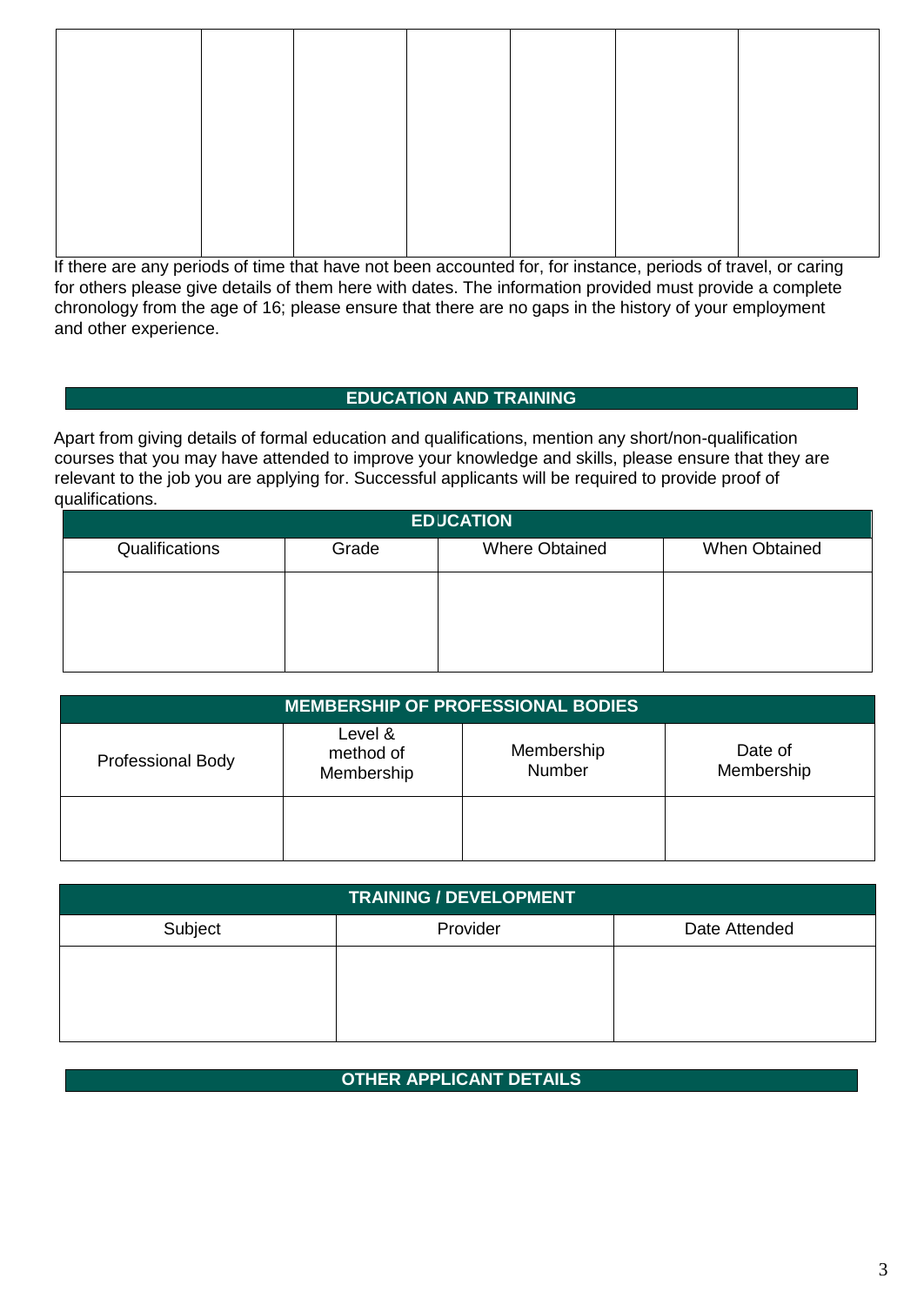| Are you currently, or have you previously been employed by AGSB?<br>Yes/No                                                                 |
|--------------------------------------------------------------------------------------------------------------------------------------------|
| <b>No</b>                                                                                                                                  |
|                                                                                                                                            |
| If yes, please provide dates from and to and give reasons for leaving (If applicable)                                                      |
| Date from:                                                                                                                                 |
| Date to:                                                                                                                                   |
| Reason for leaving:                                                                                                                        |
| Do you have any family or close relationships to existing employees at Hamblin Education Trust<br>(including Governors/Trustees)<br>Yes/No |
|                                                                                                                                            |
| <b>No</b>                                                                                                                                  |
|                                                                                                                                            |
| If yes, please provide details of their name and relationship to you:                                                                      |

# **SUPPORTING INFORMATION**

# **Skills, Knowledge and Experience**

This section of the application form is very important, as this is where you demonstrate your suitability for the job. Explain why you are interested in this position, how much you feel would benefit our school and give any additional information in support of your application including relevant skills and qualities. (Continue on a separate sheet if necessary)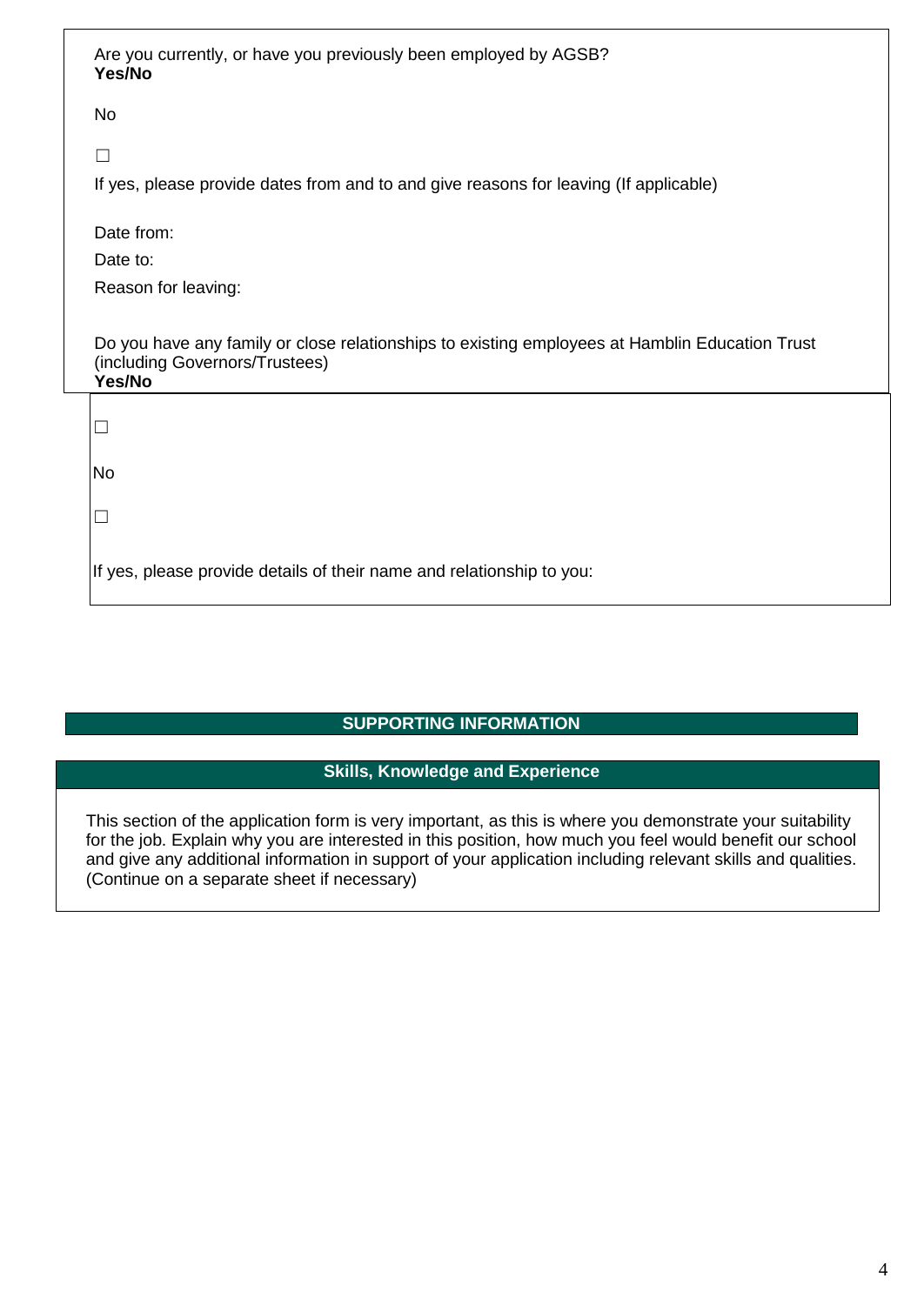# **REFERENCES**

Please provide the names and contact details of at least two referees who can comment on your suitability for this position. One should be your current or most recent employer.

| <b>Current or most recent employer</b> |  |
|----------------------------------------|--|
| Referee name:                          |  |
| Job title (if applicable):             |  |
| Organisation:                          |  |
| Address:                               |  |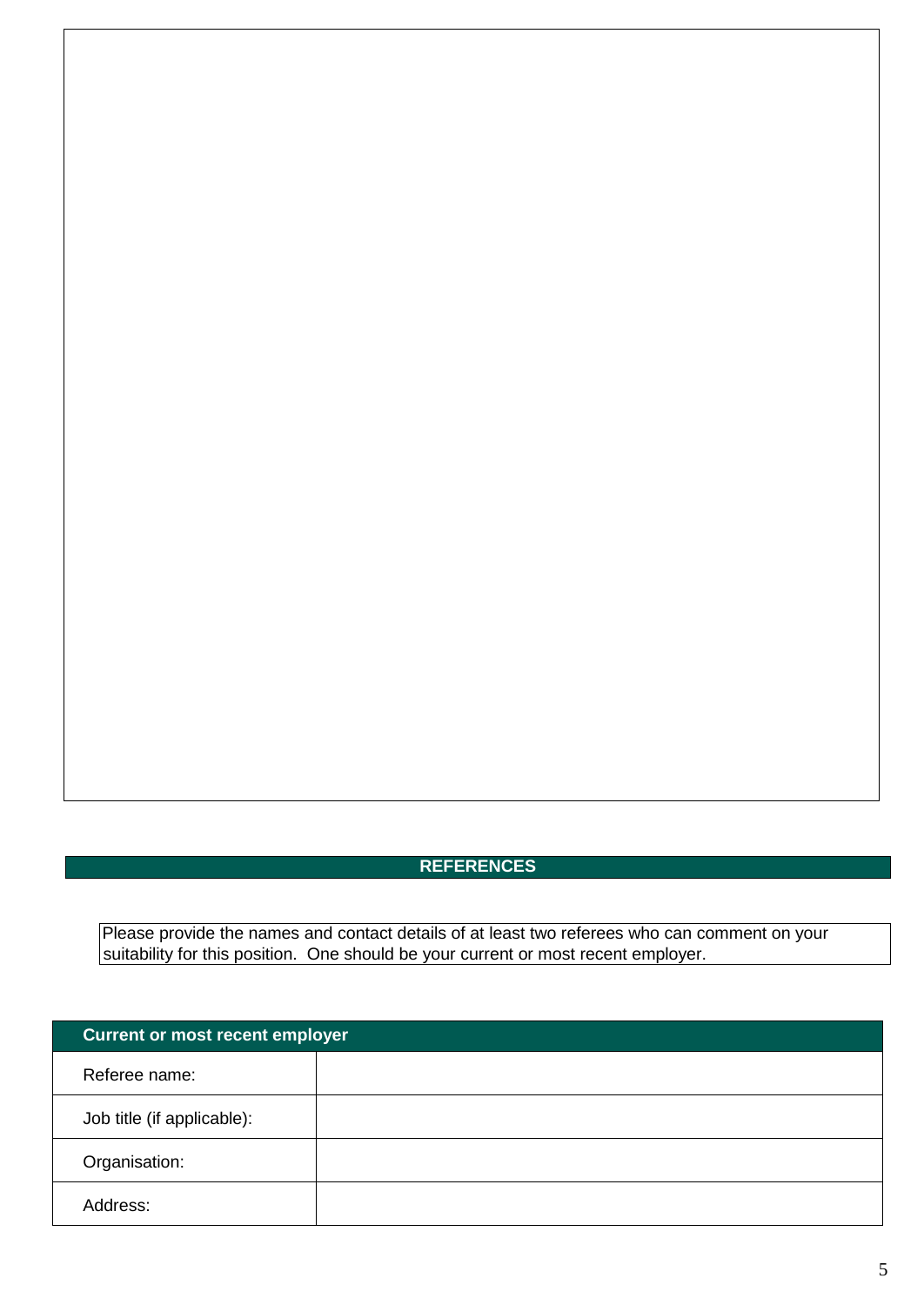| Postcode:            |  |
|----------------------|--|
|                      |  |
| Telephone number:    |  |
| Email address:       |  |
|                      |  |
| Relationship to you: |  |
|                      |  |

| <b>Previous employer</b>   |  |
|----------------------------|--|
| Referee name:              |  |
| Job title (if applicable): |  |
| Organisation:              |  |
| Address:                   |  |
| Postcode:                  |  |
| Telephone number:          |  |
| Email address:             |  |
| Relationship to you:       |  |

## **REHABILITATION OF OFFENDERS**

Under the Act, most sentences awarded by a Court for Criminal offences may be regarded as spent and disregarded, for most purposes, after a specified period of time and need not then be disclosed. However this post is exempt from the Rehabilitation of Offenders Act 1974 and you must therefore declare any and all convictions/cautions/reprimands/warnings you may have had. As you will be working with vulnerable individuals, prior to commencing in post you will be required to undergo a Disclosure and Barring Service check.

This post involves working with children, young people, vulnerable adults or is a position of trust. The amendments to the Exceptions Order 1975 (2013) provide that certain spent convictions and cautions are 'protected' and are not subject to disclosure to employers, and cannot be taken into account.

Guidance and criteria on the filtering of these cautions and convictions can be found at the Disclosure and Barring Service website [\(www.gov.uk/dbs\).](http://www.gov.uk/dbs) Any failure to disclose the appropriate information could result in dismissal or disciplinary action by the organisation. Please note that a criminal record will not necessarily be a bar to obtaining a position.

#### **Declaration**